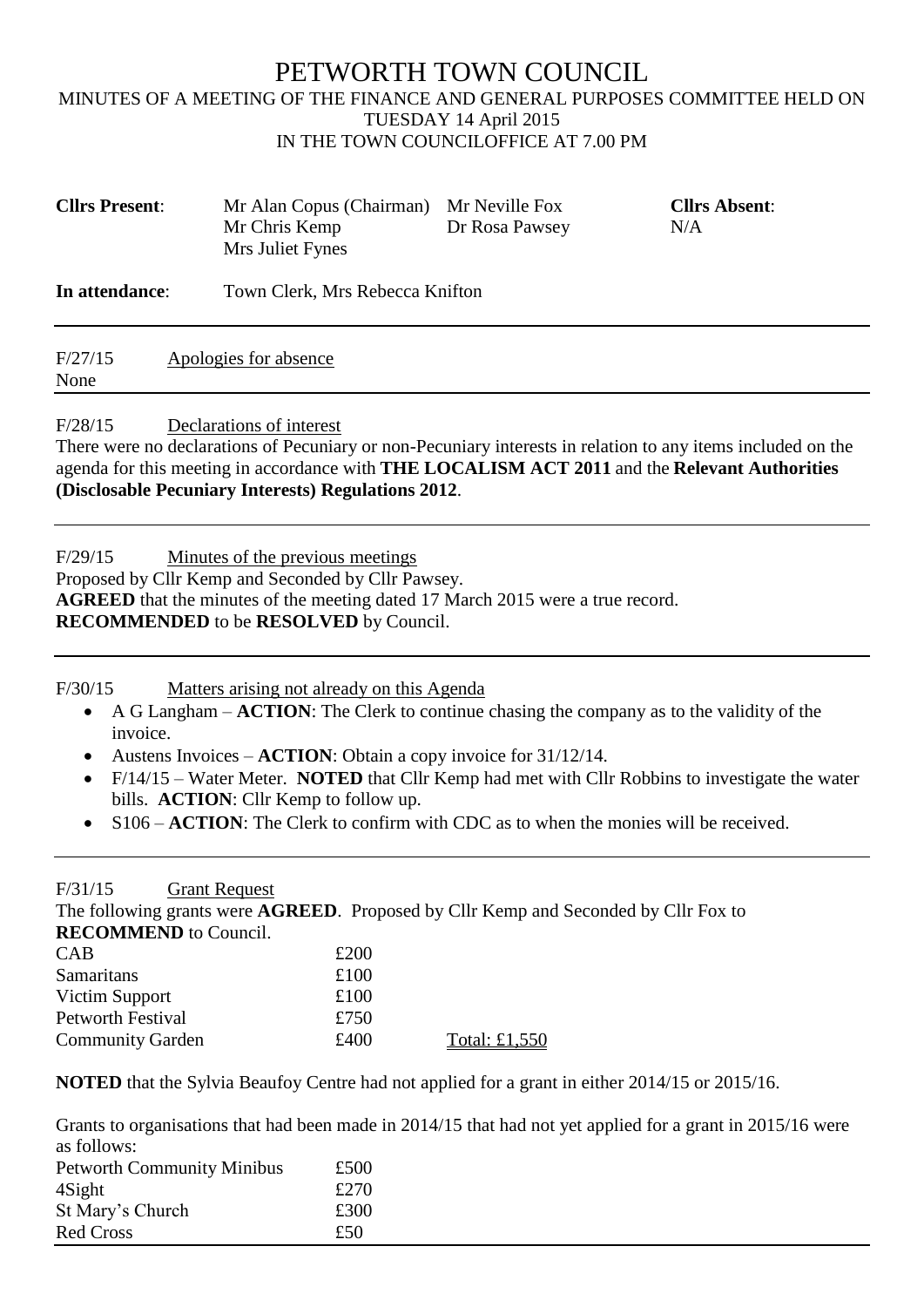Other organisations that had received grants in 2013/14 but were yet to apply included The Coultershaw Trust, The Leconfield Hall, The United Reformed Church, The Purple Bus and the Petworth Community Association.

| F/32/15                     | <u>Receipts</u> |                                                    |
|-----------------------------|-----------------|----------------------------------------------------|
| Gianetti                    |                 | 20.00 Allotment Rents                              |
| <b>Chandler Farming Ltd</b> |                 | 1,300.00 Donation towards Hampers Common Play Park |

**NOTED:** Cllr Copus wished to thank Cllr Chandler for his very generous donation towards the proposed new play park at Hampers Common.

**ACTION**: The Clerk to check whether the remainder of the Locality Grant for the NP for £700 had been received.

| F/33/15          | Invoices for approval  |       |                                          |
|------------------|------------------------|-------|------------------------------------------|
| Leconfield       |                        |       | 22.72 Hampers Green                      |
| Leconfield       |                        |       | 750.00 Allotment Rental                  |
| Southern Water   |                        |       | 48.48 Office Water                       |
| <b>R</b> Knifton |                        | 34.83 | Expenses                                 |
|                  | Post Office Ltd (HMRC) |       | 522.32 Clerk's Salary                    |
| <b>R</b> Knifton |                        |       | 1114.58 Clerk's Salary                   |
| J Aguilar        |                        |       | 581.12 Neighbourhood Plan Clerk's Salary |

Proposed by Cllr Kemp and Seconded by Cllr Copus.

**AGREED** that the above payments be **RECOMMENDED** for approval by Council.

## F/34/15 End of year Accounts

Cllr Copus presented the end of year accounts as follows:

| <b>INCOME</b>                                   | <b>Annual</b><br><b>Budget</b> | <b>Total to</b><br>31/03/2015 | <b>Closing</b><br><b>Accruals</b> | <b>Opening</b><br><b>Accruals</b> | <b>Annual</b><br>Total |
|-------------------------------------------------|--------------------------------|-------------------------------|-----------------------------------|-----------------------------------|------------------------|
| Precept                                         | 57,218                         | 57,218                        | $\theta$                          | $\overline{0}$                    | 57,218                 |
| Hampers Common                                  |                                |                               |                                   |                                   |                        |
| Hire                                            | <b>200</b>                     | 200                           | $\theta$                          | $\Omega$                          | 200                    |
| Photocopying                                    | 60                             | 13                            | $\theta$                          | $\Omega$                          | 13                     |
| Interest                                        | 20                             | 19                            | $\theta$                          | $\Omega$                          | 19                     |
| <b>Xmas Event</b>                               |                                | 2,034                         | $\Omega$                          | $\Omega$                          | 2,034                  |
| Petworth History                                |                                | 10                            | $\theta$                          | $\Omega$                          | 10                     |
| Watershed<br>Watershed                          |                                | 1,320                         | $\theta$                          | $\boldsymbol{0}$                  | 1,320                  |
| expenditure                                     |                                | $-1,320$                      | $\theta$                          | $\Omega$                          | $-1,320$               |
| <b>Allotment Rents</b><br><b>Petworth Pages</b> | 2,500                          | 1,753                         | 793                               | $\Omega$                          | 2,546                  |
| <b>Adverts</b>                                  | 4,500                          | 2,110                         | $-620$                            | 1,630                             | 3,120                  |
| <b>Totals</b>                                   | 64,498                         | 63,357                        | 173                               | 1,630                             | 65,160                 |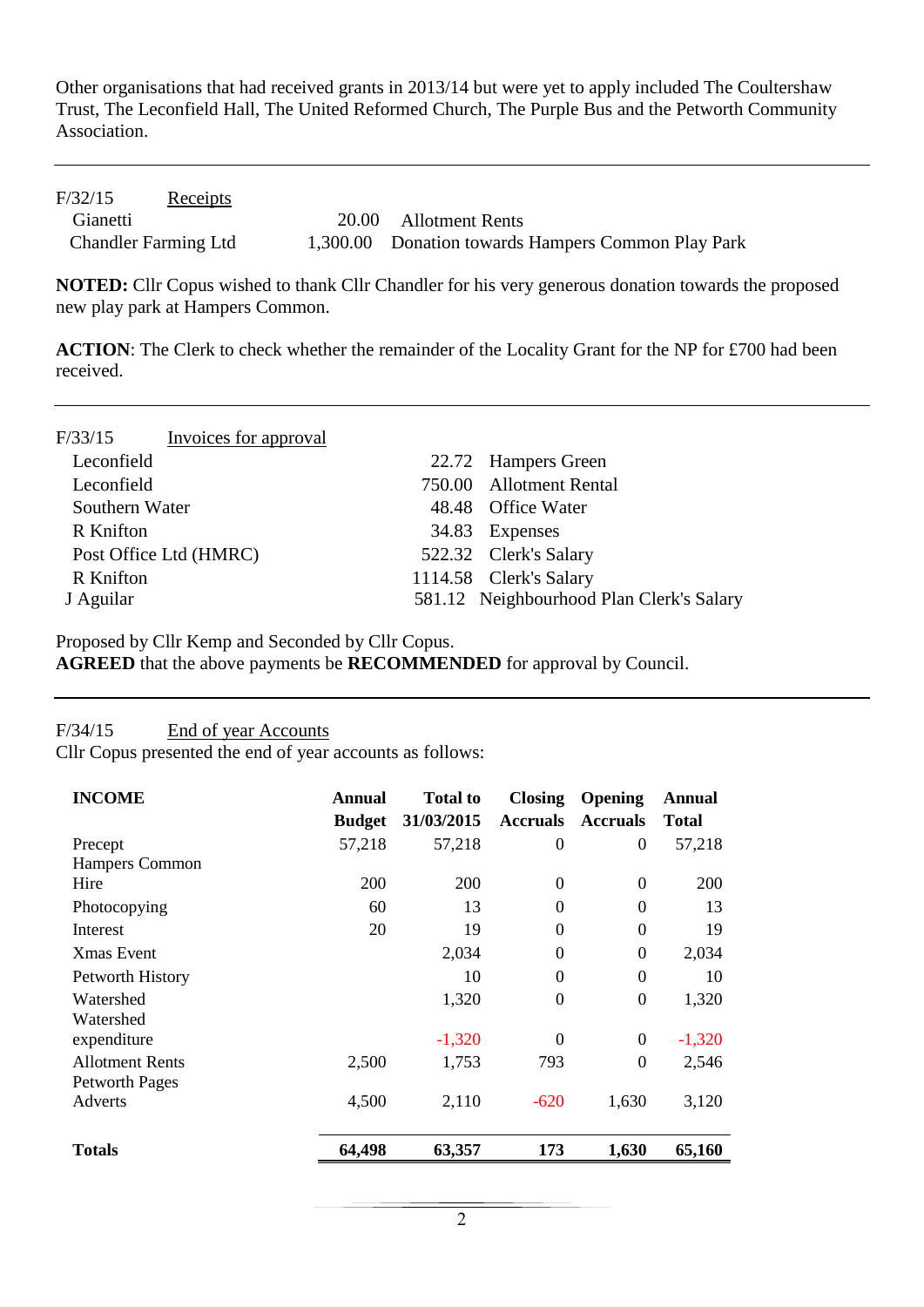| <b>EXPENDITURE</b>                 |                                          |        |        | <b>Annual</b> | <b>Total to</b> |
|------------------------------------|------------------------------------------|--------|--------|---------------|-----------------|
|                                    |                                          |        |        | <b>Budget</b> | 31/03/2015      |
|                                    | Rosemary Gdns/Hampers Com                |        |        |               |                 |
| <b>Open Spaces</b>                 | Contract                                 |        |        | 5,970         | 4,975           |
|                                    | Rosemary Gardens Maintenance             |        |        | 1,500         | 1,093           |
|                                    | Hampers Common Maintenance               |        |        | 1,200         | 45              |
|                                    | Hampers Common Lease                     |        |        | 300           | 301             |
|                                    | Xmas Event                               |        |        | 2,000         | 3,811           |
|                                    | <b>Hanging Baskets</b>                   |        |        | 1,500         | 2,100           |
|                                    | General Maintenance                      |        |        | 750           | 588             |
|                                    | <b>Town Plants</b>                       |        |        | 100           | 41              |
|                                    |                                          |        |        | 13,320        | 12,954          |
| <b>Admin</b>                       | Office Rent & Service Charges            |        |        | 6,700         | 5,069           |
|                                    | Clerk's Salary                           |        |        | 10,000        | 15,855          |
|                                    | <b>Assistant Clerk's Salary</b>          |        |        | 3,600         | 2,360           |
|                                    | Insurance                                |        |        | 1,800         | 1,964           |
|                                    | <b>SALC/SLCC Subscriptions/Contracts</b> |        |        | 950           | 841             |
|                                    | <b>Audit Fee</b>                         |        |        | 600           | 1,697           |
|                                    | Office Expenditure                       |        |        | 500           | 1,222           |
|                                    | Expenses/Postage                         |        |        | 400           | 241             |
|                                    | Photocopier                              |        |        | 200           | 118             |
|                                    | Telephone                                |        |        | 350           | 522             |
|                                    | Office Water                             |        |        | 150           | 104             |
|                                    |                                          |        |        | 25,250        | 29,990          |
| <b>Misc</b>                        | <b>Grants Awarded</b>                    |        |        | 4,000         | 2,384           |
|                                    | <b>CCTV</b>                              |        |        | 5,000         | 5,000           |
|                                    | <b>Street Lighting</b>                   |        |        | 1,750         | 1,706           |
|                                    | Neighbourhood Planning                   |        |        | 2,000         | $\mathbf{0}$    |
|                                    | Farmer's Market                          |        |        | 500           | $\mathbf{0}$    |
|                                    | Web Site                                 |        |        | 300           | 168             |
|                                    | Church clock                             |        |        | 3,500         | 1,095           |
|                                    | Contingency                              |        |        | 2,000         | 5,272           |
| Allotments Lease and Water         |                                          | 1,500  | 1,432  |               |                 |
| <b>Allotments Maintenance</b>      |                                          | 500    | 23     |               |                 |
|                                    |                                          | 2,000  | 1,455  |               |                 |
| <b>Petworth Pages</b>              |                                          |        |        |               |                 |
| Printing/Expenses                  |                                          | 3,800  | 2,793  |               |                 |
| <b>Petworth Pages Distribution</b> |                                          | 480    | 360    |               |                 |
|                                    |                                          | 4,280  | 3,153  |               |                 |
|                                    |                                          | 63,900 | 63,176 |               |                 |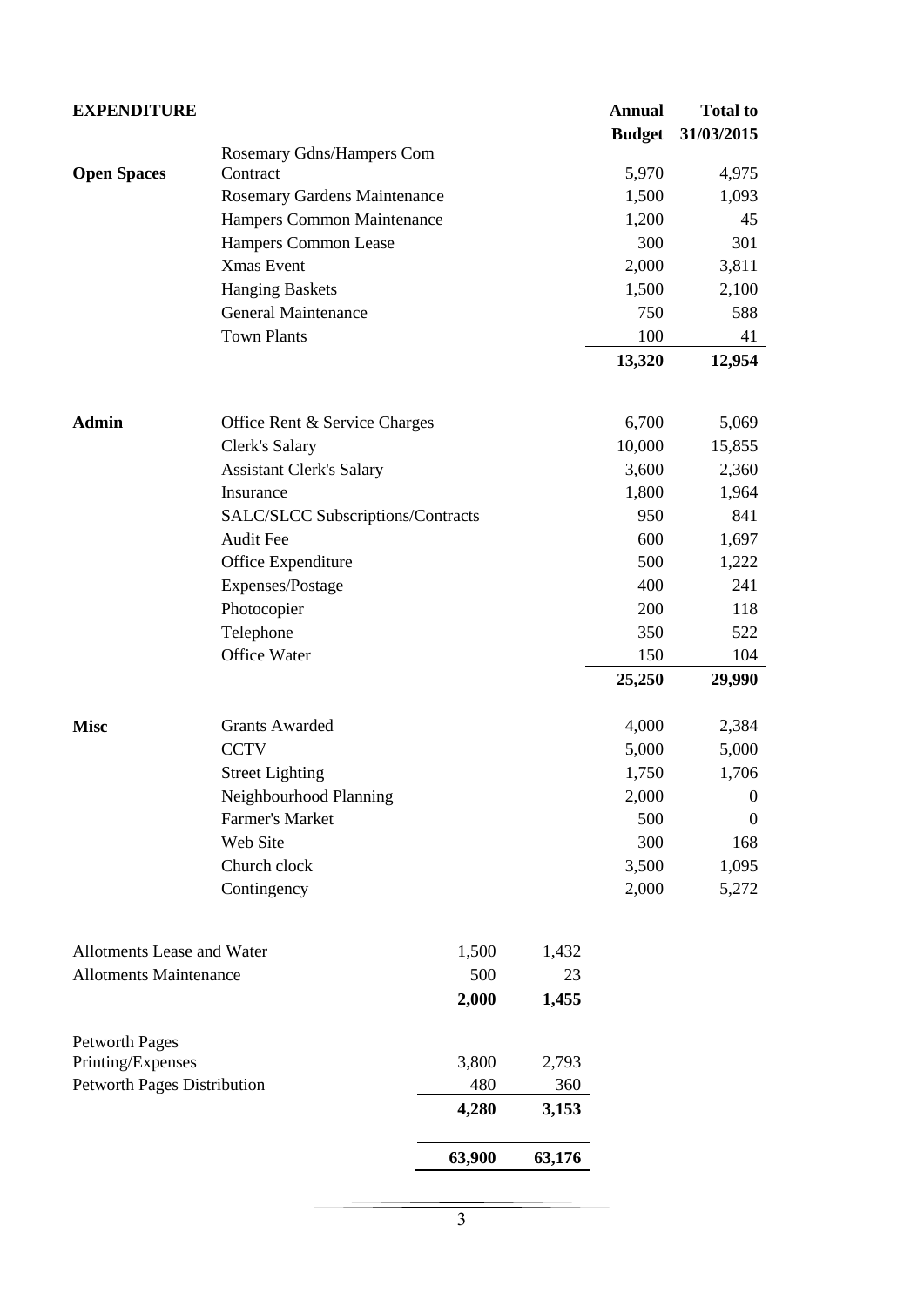|                  | <b>Bank Balances at</b> 31/03/2015 |          |
|------------------|------------------------------------|----------|
| Nat West Current |                                    |          |
| Account          |                                    | 4102.84  |
| Nat West Deposit |                                    |          |
| Account          |                                    | 25483.36 |
|                  |                                    |          |

**29586.20**

## **MOVEMENT IN RESERVES 2014/15**

|                           | Opening reserves            | 47,988              |
|---------------------------|-----------------------------|---------------------|
| Add                       | precept                     | 52,543              |
| Less                      | other income<br>staff spend | 12,616<br>$-18,215$ |
|                           | expenditure                 | $-46,993$           |
|                           | NP spend                    | $-7,767$            |
| Closing reserves          |                             | 40,173              |
| less debtors              |                             | $-173$              |
| plus net advance payments |                             | $-3,316$            |
| less S106 debtor          |                             | $-1,049$            |
| less Recoverable VAT      |                             | -6.048              |

| <b>Closing bank</b> | 29,586.20 |
|---------------------|-----------|
|---------------------|-----------|

## **BALANCE SHEET AND BANK RECONCILIATION**

| Reserve at 1 April 2014 - general  |            | 3112     |
|------------------------------------|------------|----------|
| Reserve at 1 April 2014 - for NP   |            | 23000    |
| Reserve cash at 1 April 2014 - for |            |          |
| N <sub>P</sub>                     |            | 13300    |
| Less Invoices paid for NP          |            | $-7767$  |
| Income to date                     |            | 63357    |
| Prior year VAT refund              |            | 4858     |
| Less: Expenditure to date          |            | $-63176$ |
| Less: S106 spend                   |            | $-1049$  |
| Less: Recoverable VAT to date      |            | $-6048$  |
| Balance at                         | 31/03/2015 | 29586.43 |